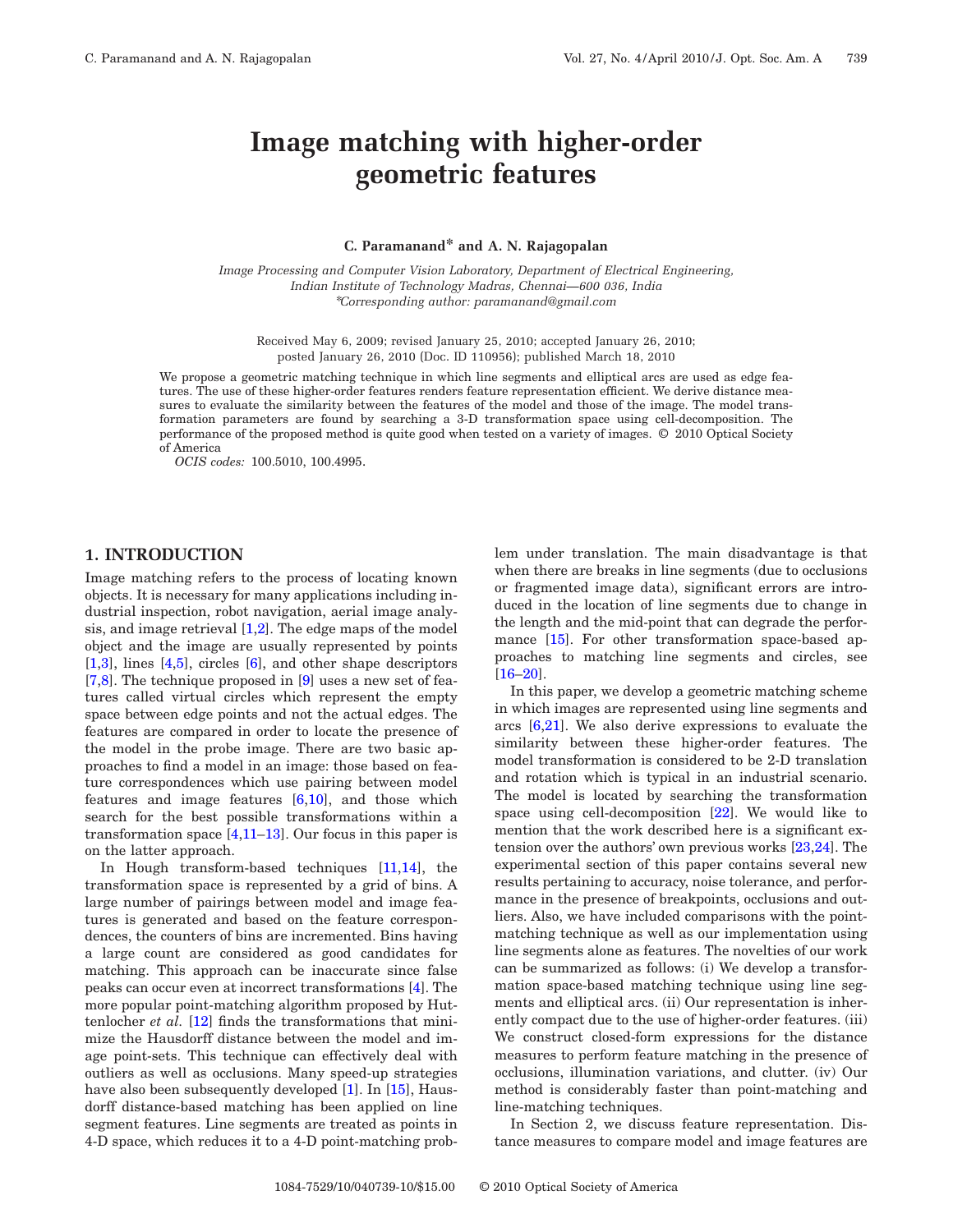derived in Section 3. The matching scheme is presented in Section 4. Experimental results are given in Section 5, and we conclude with Section 6.

# **2. FEATURE REPRESENTATION**

The motivation for using edge features instead of intensities is to reduce the amount of information to be processed by the recognition algorithm [\[4\]](#page-8-3). In addition, edge features are relatively more stable under illumination variations and/or pose changes.

We follow the technique proposed in one of our earlier works [\[23\]](#page-9-13) to obtain a representation of the edge map of gray-scale images in terms of line segments and elliptical arcs. We detect points with significant local intensity change (i.e., edge points) using the Canny edge operator. Edge linking is performed using an 8-pixel neighborhood to get connected sets of edge points. Following this, critical points (which are points at which there is a change in the shape of the edges) are detected in each connected set using the curvature measure proposed in [\[23\]](#page-9-13). This measure evaluates the ratio of change of the tangential angle with respect to curve length. For more details, see [\[23\]](#page-9-13). The edge map is then divided into edge segments at the critical points. These segments are then subject to line fitting and ellipse fitting. A total least-squares approach [\[25\]](#page-9-15) is followed for fitting the edge points to line segments. Ellipse fitting is based on the least-squares algorithm proposed by Fitzgibbon *et al.* [\[26\]](#page-9-16) wherein the algebraic distance is minimized subject to the constraint of ellipticity. This technique is preferred because it is ellipse-specific, computationally efficient, and robust to noise. Those edge segments that can neither be fit by a line segment nor by an elliptical arc are segmented with a combination of line segments and elliptical arcs [\[23\]](#page-9-13). For feature representation, we store the line equation coefficients, the end point coordinates, the ellipse parameters (center, length of axes, angle), the extent of the elliptical arc, and the length of each feature (in terms of number of edge pixels).

When conditions are not very well controlled (as is usually the case in a real-world scenario), features of the same object can change across different images due to occlusions, illumination variations, or fragmented image data. In Figs.  $1(a)$  and  $1(b)$ , we show two instances of the image of a computer mouse. We obtain their representation in terms of line segments and elliptical arcs. For purpose of depiction, we show the entire ellipse that is fitted to a curved feature. In Fig.  $1(c)$ , which corresponds to the feature representation of Fig.  $1(a)$ , we see that the mouse has been represented by one elliptical arc and a few line segments (elliptical arcs are shown in pink color and line segments are shown in green color). On the other hand, in Fig.  $1(d)$ , which corresponds to the feature representation of Fig.  $1(b)$ , we observe that the edge segments between points  $P_a$  and  $P_b$ , and those between points  $P_b$  and  $P_c$ have been represented by two different elliptical arcs. Note that this representation is different from that of Fig. [1\(c\).](#page-1-0) This is because the edge points between  $P_a$  and  $P_b$ , and the points between  $P_b$  and  $P_c$  are separated by the cable (unexpectedly) running over the mouse in Fig.  $1(b)$ and are linked as separate edge segments. The point we

<span id="page-1-0"></span>

Fig. 1. (Color online) (a),( b) Images of a computer mouse. (c), ( d). Feature representation of Figs.  $1(a)$  and  $1(b)$ , respectively.

wish to emphasize is that a matching algorithm should be robust to such feature distortions.

# **3. FEATURE MATCHING**

The line segment and elliptical arc features of the model and probe images are obtained as discussed in the previous section and these features are used for matching. We need to compare model line segments with image line segments, and model elliptical arcs with image elliptical arcs. When there are breaks, a part of the model elliptical arc can also occasionally be fitted to a line segment. Hence, we need to be able to compare model elliptical arcs with line segments, too. Another effect of breaks is that the parameters of model features such as the mid-point and the end points of line segments, and also the center, the axes, and the orientation of elliptical arcs can be altered, which precludes a direct comparison of the feature parameters. To address this problem, we propose closedform distance measures that can also handle breaks.

#### **A. Line-to-Line Distance**

Let  $m_l$  and  $i_l$  denote a model line segment and image line segment, respectively. We compare  $m_l$  and  $i_l$  using distance measure  $d_l(m_l, i_l)$ , which is based on the integrated squared perpendicular distance (ISPD) defined in [\[5\]](#page-8-4). The ISPD denoted by  $d_s(m_l, i_l)$  is given by  $d_s(m_l, i_l)$  $=$   $(\text{len}(i_l)/3)(v_1^2 + v_1v_2 + v_2^2)$ , where  $v_1$  and  $v_2$  are perpendicular distances between the infinitely extended model line  $m_l$  and the two end points of the image line segment  $i_l$ , and len  $(i_l)$  denotes the length of  $i_l$ . Distance measure  $d_s$ can be used to match line segments despite breaks in them. However, it yields a low value even if the line segments  $m_l$  and  $i_l$  are far apart but are collinear [\[18\]](#page-9-17). To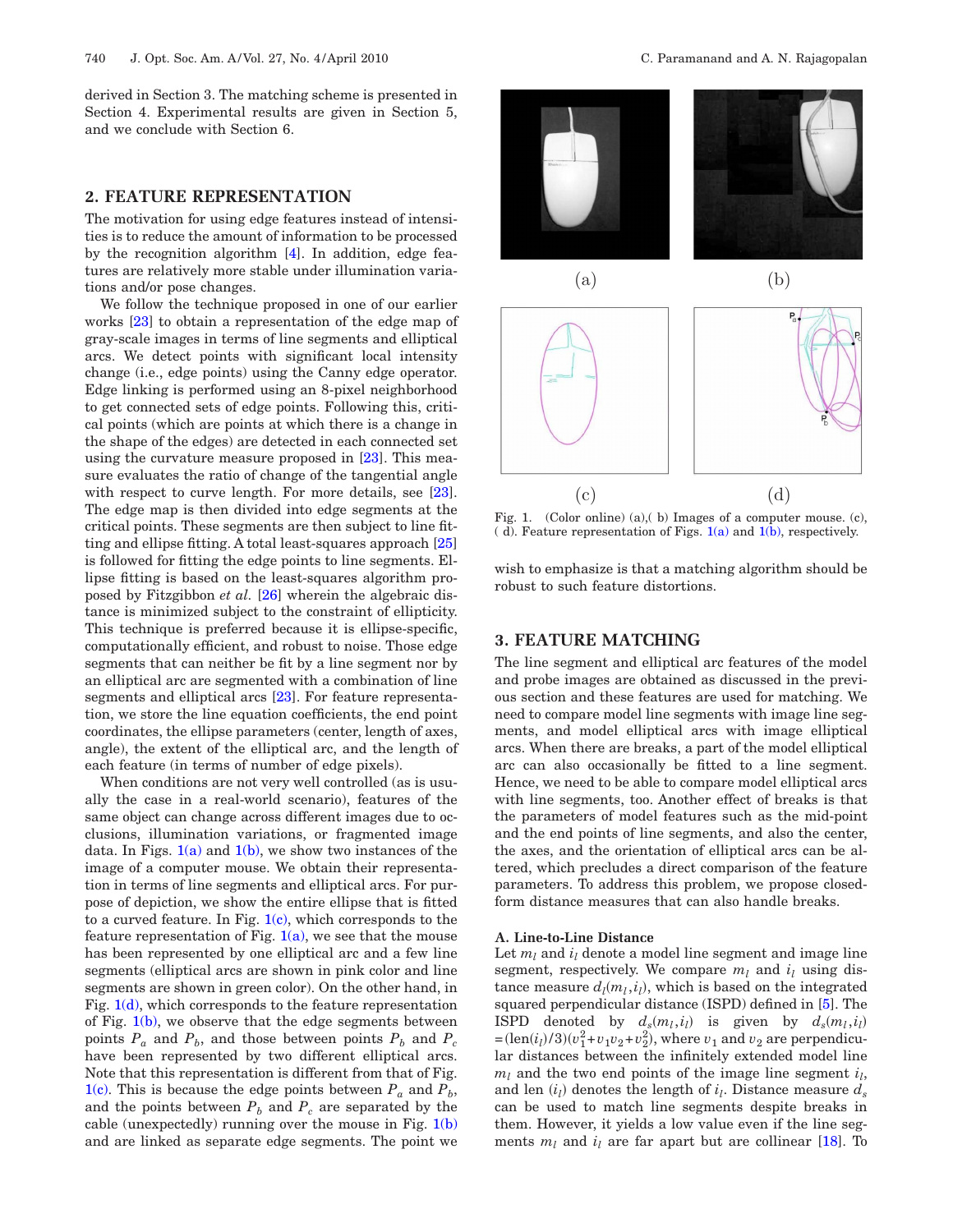overcome this, we modify  $d_s$  by considering the distance  $v<sub>3</sub>$  between the mid-points of the model and image line segments and use it to penalize collinear lines that are far apart. Distance  $d_l(m_l, i_l)$  is thus given by

$$
d_{l}(m_{l}, i_{l}) = \begin{cases} d_{s}(m_{l}, i_{l}), & v_{3} \leq \tau_{l} \\ d_{s}(m_{l}, i_{l}) + v_{3}^{2}, & v_{3} > \tau_{l} \end{cases}, \qquad (1)
$$

where threshold  $\tau_l$  is set to half the length of the model line segment  $m_l$ , since at the correct transformation,  $v_3$ will never be greater than  $len(m_l)/2$ , irrespective of the number of breaks.

#### **B. Ellipse-to-Ellipse Distance**

We propose distance measure  $d_e$  to compare a model elliptical arc *me* with an image elliptical arc *ie*. Evaluating the Euclidean distance between a point and an ellipse is complicated as it involves solving a fourth-order polynomial. In contrast, the algebraic distance is simpler to compute [\[27\]](#page-9-18). The algebraic distance between a point and an ellipse increases as the Euclidean distance increases and is zero when the point lies on the ellipse  $[28]$ . Distance  $d_e$  is obtained by integrating the square of the algebraic distance between a point on  $i_e$  and model ellipse  $m_e$  along the image elliptical arc.

Consider a model ellipse  $m_e$  with center  $(h_m, k_m)$ , major axis  $a_m$ , and minor axis  $b_m$ . The algebraic distance between a point  $p_j = (x_j, y_j)$  and ellipse  $m_e$  is given by  $e_j$  $=(x_j - h_m)^2/a_m^2$  +  $((y_j - k_m)^2/b_m^2)$  - 1. When the model ellipse has orientation  $\alpha_m$ ,

<span id="page-2-2"></span>
$$
e_j = \frac{(x_j \cos \alpha_m + y_j \sin \alpha_m - h_r)^2}{a_m^2}
$$

$$
+ \frac{(-x_j \sin \alpha_m + y_j \cos \alpha_m - h_r)^2}{b_m^2} - 1, \qquad (2)
$$

where  $h_r=h_m \cos \alpha_m + k_m \sin \alpha_m$  and  $k_r=-h_m \sin \alpha_m$  $+k_m \cos \alpha_m$ .

Consider an image elliptical arc  $i_e$  with center  $(h_i, k_i)$ and extending from  $\theta_1$  to  $\theta_2$  rad as shown in Fig. [2.](#page-2-0) Let  $a_i$ ,  $b_i$ , and  $a_i$  denote the major axis, the minor axis and the orientation of *ie*, respectively. The coordinates of a point  $p_j = (x_j, y_j)$  on  $i_e$  can be written as  $x_j = ((a_i \cos \theta \cos \alpha_i))$  $-b_i$  sin  $\theta$  sin  $\alpha_i$ ) +  $h_i$ ) and  $y_j = ((a_i \cos \theta \sin \alpha_i))$  $+b_i \sin \theta \cos \alpha_i + b_i$ . The algebraic distance between a point on the image elliptical arc and the model ellipse is then

<span id="page-2-0"></span>

Fig. 2. Distance between model and image elliptical arcs.

$$
e(\theta) = \frac{(x(\theta) - h')^2}{a_m^2} + \frac{(y(\theta) - k')^2}{b_m^2} - 1,\tag{3}
$$

where *x* $x(\theta) = (a_i \cos \theta \cos \alpha_d - b_i \sin \theta \sin \alpha_d),$  $y(\theta)$  $a_i = (a_i \cos \theta \sin \alpha_d + b_i \sin \theta \cos \alpha_d), \quad a_d = a_i - a_m, \quad h' = (h_m)$  $-h_i$ )cos  $\alpha_m + (k_m - k_i)$ sin  $\alpha_m$ , and  $k' = -(h_m - h_i)$ sin  $\alpha_m + (k_m - k_i)$  $-k_i$ )cos  $\alpha_m$ .

<span id="page-2-3"></span>The distance measure  $d_e$  between  $m_e$  and  $i_e$  is obtained by integrating the square of the distance  $e(\theta)$  from  $\theta_1$  to  $\theta_2$ as

$$
d_e(m_e, i_e) = \int_{\theta_1}^{\theta_2} e^2(\theta) d\theta.
$$
 (4)

Interestingly, this yields a closed form solution for  $d_e$  as a function of model and image ellipse parameters, as given in Appendix A.

In Section 2, we noted that the dimensions of ellipses representing the same object can vary across different images. Figure  $3(a)$  shows a model consisting of an ellipse and Fig. [3\(b\)](#page-2-1) shows an image in which the model ellipse has been broken into four smaller arcs. In the representation shown in Fig.  $3(c)$ , we see that the image elliptical arcs differ in dimensions from the original model due to breaks in the ellipse. The translation at which distance  $d_e$ between the model and image ellipses is a minimum is shown in Fig.  $3(d)$ , which is indeed correct. Thus, the distance measure  $d_e$  can be used to match elliptical arcs even when there are breaks.

#### **C. Ellipse-to-Line Distance**

We next derive distance measure  $d_{e_i}$  to compare model elliptical arcs and image line segments. Consider a line segment with end points  $(x_1, y_1)$  and  $(x_2, y_2)$ , and whose equation is *y*=*mx*+*g*. Also, consider an elliptical arc with center  $(h_m, k_m)$ , major axis  $a_m$ , minor axis  $b_m$ , and orien-

<span id="page-2-1"></span>

Fig. 3. (Color online) (a) Model ellipse. (b) Target image containing a distorted instance of the model. (c) Feature representation of Fig. [3\(b\).](#page-2-1) (d) Model located in the target image.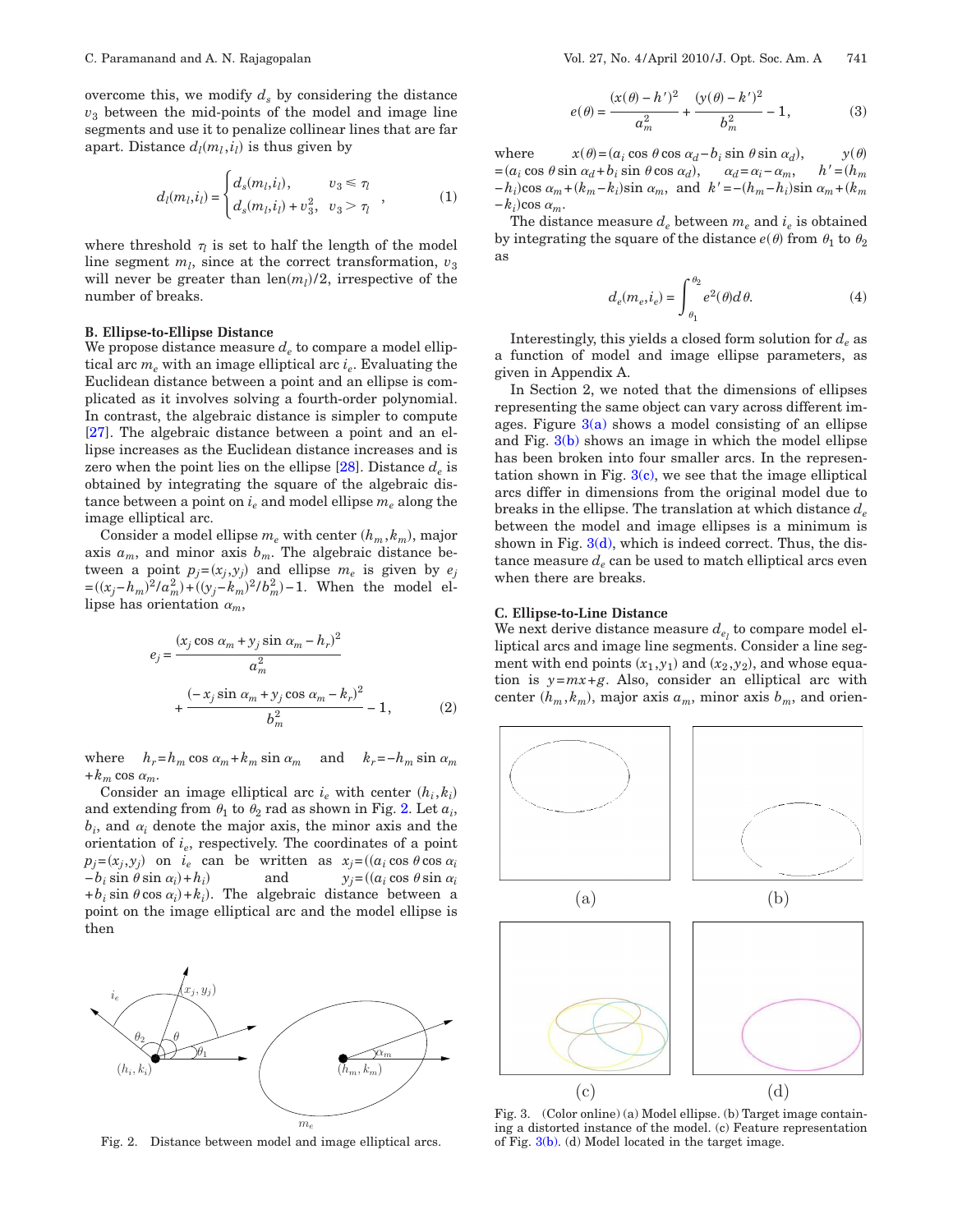tation  $\alpha_m$  rad. A point on the image line segment can be written as  $p_j = (x_j, y_j) = (x_j, mx_j + g)$ . Then, the algebraic distance between the model ellipse and a point on the image line segment is

$$
e_{j_l} = \frac{(ux_j + g\sin\alpha_m - h_r)^2}{a_m^2} + \frac{(vx_j + g\cos\alpha_m - k_r)^2}{b_m^2} - 1,
$$
\n(5)

where  $h_r = h_m \cos \alpha_m + k_m \sin \alpha_m, \qquad k_r = -h_m \sin \alpha_m$  $+k_m \cos \alpha_m$ ,  $u = \cos(\alpha_m) + m \sin(\alpha_m)$ , and  $v = m \cos(\alpha_m)$  $-\sin(\alpha_m)$ . The square of the algebraic distance  $e_{j_l}$  is integrated along the length of the line segment to get the distance measure  $d_{e_i}$  as

<span id="page-3-0"></span>
$$
d_{e_l} = \int_{x=x_1}^{x=x_2} \left\{ \frac{(ux+g\sin\alpha_m - h_r)^2}{a_m^2} + \frac{(vx+g\cos\alpha_m - h_r)^2}{b_m^2} - 1 \right\}^2 dx.
$$
 (6)

On solving Eq. [\(6\),](#page-3-0) we obtain a closed-form expression for  $d_e$  in terms of the line segment and ellipse parameters as given in Appendix A.

When the equation of the line segment  $i_l$  is of the form  $x = g'$ , the expression for  $d_{e_i}$  can be obtained by expressing the squared algebraic distance in terms of the variable *y* instead of *x*, and by integrating it.

#### **4. LOCATING THE MODEL**

Let the feature sets of the given image and the model be denoted by *I* and *M*, respectively. Let *IL* and *ML* denote the set of all line segments of the image and the model, and  $I_E$  and  $M_E$  denote the set of all elliptical arcs of the image and the model, respectively. Then,  $I = I_L \cup I_F$  and  $M=M_L \cup M_E$ . The distance measure *D* between the feature sets of the model and the image when a transformation  $t(\cdot)$  is applied on the model can be defined as

<span id="page-3-1"></span>
$$
D(t(M), I) = \max\{ \max_{m_l \in M_L} [\min_{i_l \in I_L} \{d_l(t(m_l), i_l)\}],
$$

$$
\max_{m_e \in M_E} [\min_{i_e, i_l \in I} \{d_e(t(m_e), i_e), d_{e_l}(t(m_e), i_l)\}]\}. (7)
$$

Distance  $D(t(M), I)$  will take a low value only when every transformed model feature is close to an image feature. However, in practical situations, because of occlusions and outliers, only a fraction of the model features may match the image features. Hence,  $D(t(M), I)$  as defined in Eq. [\(7\)](#page-3-1) cannot be used directly to match images.

We use the length of the features (in terms of number of pixels) as a cue for matching the model and probe image. Let  $\tau_n$  denote the fraction of the number of model edge pixels  $N_m$  (obtained from the edge detector) to assert the presence of the model. Let  $I_f$  denote the set of image features that are close to the transformed model features when a transformation  $t(\cdot)$  is applied on the model; i.e.,  $I_f = \{i \in I | \exists m \in M \text{ for which } d(t(m), i) \leq \tau_d\}$ . Here,  $\tau_d$  is the distance threshold and *d* can be  $d_l, d_e$ , or  $d_e$ , depending on whether *m* and *i* are line segments or elliptical arcs. The number of image pixels that match the model is given by

<span id="page-3-2"></span> $N_{fi} = \sum_{i \in I_f} len(i)$ , where len denotes the length of a feature. For  $t(\cdot)$  to qualify as an acceptable transformation, the condition to be satisfied is

$$
\frac{N_{fi}}{N_m} > \tau_n.
$$
\n(8)

This condition is similar to the forward criterion used in point-matching [\[1\]](#page-8-0).

When a transformation  $t(\cdot)$  is applied on the model features  $M$  and the criterion in Eq.  $(8)$  is satisfied, we define a modified measure  $D_{\text{mod}}(t(M), I)$ . Consider the function  $\Delta(m)$  defined on a model feature *m* as

$$
\Delta(m) = \min_{i \in I} d(m, i),\tag{9}
$$

where *d* can be  $d_l$ ,  $d_e$ , or  $d_{e_l}$  depending on *m* and *i*. For each model feature *m*, the quantity  $\Delta(m)$  gives the distance to the closest feature in *I*. Let  $M_f$  denote the set of model features that are matched to image features when a transformation  $t(\cdot)$  is applied; i.e.,  $M_f = \{m \in M | \Delta(t(m))\}$  $< \tau_d$ . Then, we define  $D_{mod}(t(M), I)$  as

$$
D_{\text{mod}}(t(M),I) = \max_{m \in M_f} \Delta(t(m)) = \max_{m \in M_f} \min_{i \in I} d(t(m),i).
$$
\n(10)

Note that distance  $D_{\text{mod}}(t(M), I)$  is analogous to the for-ward partial Hausdorff distance [\[1\]](#page-8-0), as it enables matching a fraction of model features. While evaluating  $D_{mod}$ , we consider only those model features that are close to at least one of the image features, whereas in  $D(t(M), I)$  all the model features are considered.

For computational efficiency, we use cell-decomposition [\[22\]](#page-9-12) to search the discretized 3-D transformation space and find the transformation for which the distance between features is minimum. Initially, the entire transformation space is regarded as an interesting cell. At each step, we divide the interesting cells into eight sub-cells of equal size, apply the transformation corresponding to the center of a sub-cell on the model features, evaluate the distance between features, and check whether the condi-tion in Eq. [\(8\)](#page-3-2) holds for a large value of  $\tau_d$  (initially, as described in the experimental section). Only those sub-cells that satisfy Eq.  $(8)$  are likely to contain the actual transformation and are regarded as interesting. These cells are further sub-divided into eight smaller cells. The threshold  $\tau_d$  is gradually reduced as the cell size decreases. In order to determine  $I_f$ , every model feature is to be compared with every image feature. However, this task can be effectively done by restricting the comparison of features based on their locations. For a particular model *m*, we evaluate the distance  $d(t(m), i)$  with only those image features *i* which lie in a region centered around the midpoint of the transformed model. The distances with respect to other image features are set to a high value without incurring the cost of evaluating them. The area of the region is restricted by cell size and the descriptively rich line segments and elliptical model feature parameters. We would like to emphasize that this step is important for quickly eliminating uninteresting cells and results in considerable savings in computations. For further speed-up, when measuring the distance for model ellipti-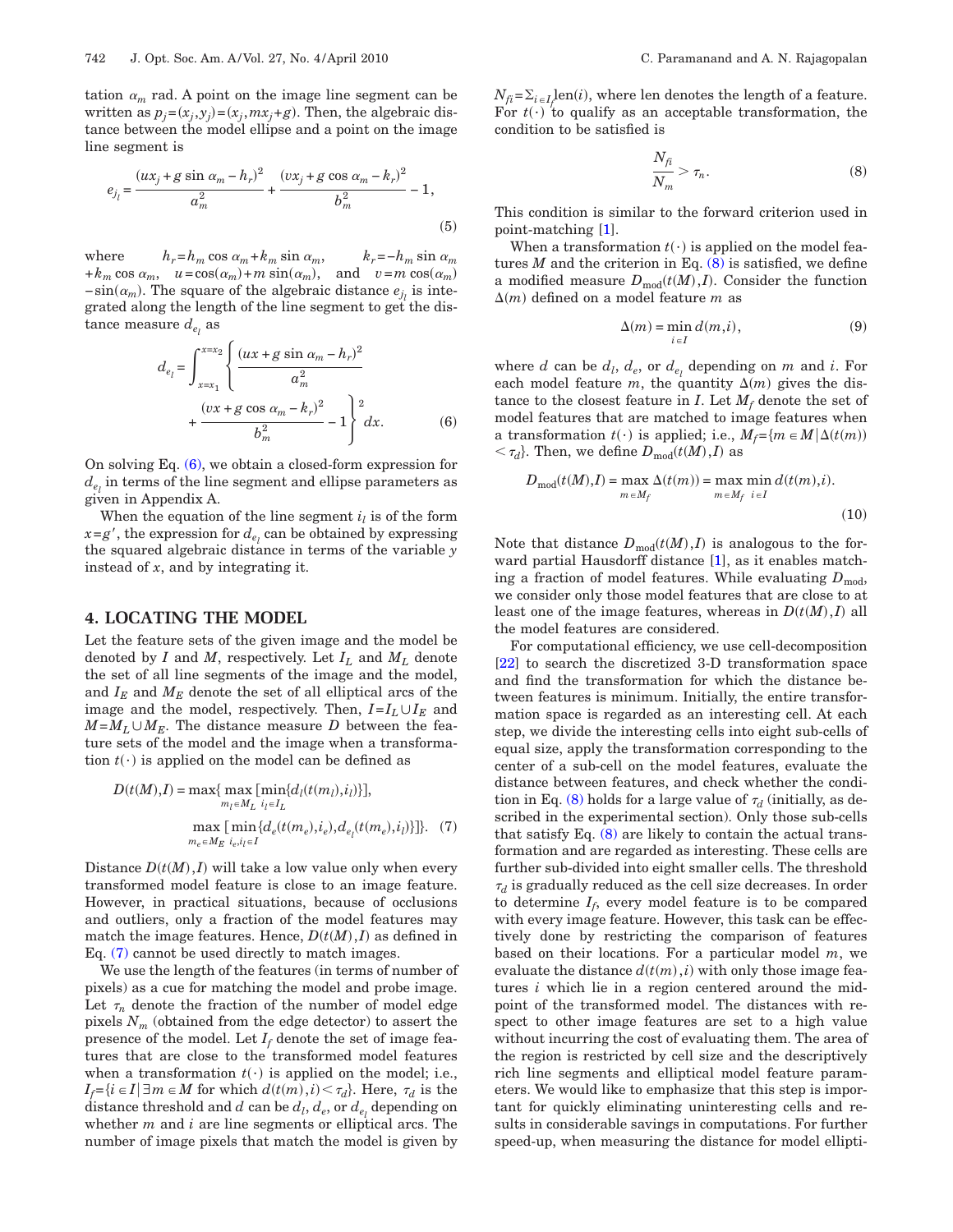cal arcs, instead of computing  $d_e$  and  $d_{e_l}$ , we use the algebraic distance between the end points of the elliptical arc/ line segment and the model ellipse [Eq. [\(2\)\]](#page-2-2) as the distance measure. The process of cell-division is continued recursively until the size of an interesting cell is sufficiently small (till the area of the translation grid is 200 pixels and the angular extent is 1°), whence we stop dividing it and evaluate the distance for all the transformations corresponding to that cell. In this step, we use the actual ellipse distance measure given by Eqs.  $(A1)$ and  $(A2)$  (in Appendix A) to accurately find the optimum transformation. When multiple instances of the same model are present, all those cells that contain the actual transformations of the model are regarded as interesting during cell-decomposition. Finally, we pick those transformations for which the distance  $D_{\text{mod}}(t(M), I)$  is minimized and Eq. [\(8\)](#page-3-2) also holds.

# **5. EXPERIMENTAL RESULTS**

For purpose of validation, we tested our algorithm on both real and synthetic data. For real examples, we captured images containing different objects in such a way that the model object underwent only translation and/or in-plane rotation motion. Models were obtained by manually cropping specific regions from edge images. All the experiments were run on a P-IV PC with a 2 GHz processor and 256 MB RAM.

We first present results on real images. The proposed algorithm was tested for performance when the model was to be located in a cluttered environment. In the first experiment, we selected the model and probe images from a stereo pair of the Middlebury dataset [\[29\]](#page-9-20). The model was arbitrarily chosen from the left stereo image, and its edge map and feature representation are shown in Fig.  $4(a)$ . The aim was to locate the instance of the model in the right stereo image shown in Fig.  $4(b)$ . The model consisted of 525 edge pixels and was represented by one ellipse and 17 line segments. There were 8626 edge pixels in the target image and these were represented by 30 ellipses and 368 line segments as shown in Fig.  $4(c)$ . We note that there are many irrelevant features that can obscure the true features of the model. The images were matched using the proposed scheme with threshold  $\tau_n$ =0.9. The optimum transformation parameters of the model were correctly determined as can be seen from Fig. [4\(d\),](#page-4-0) where the transformed model features are overlaid on image edges for the purpose of depiction. The rotation angle was found to be zero degrees, as should be the case for this translational stereo pair.

We next applied our method to locate the instance of a model tube in a pharmaceutical image  $[Fig, 5(b)]$  $[Fig, 5(b)]$ . The model edge map and feature representation are shown in Fig.  $5(a)$ . Note that the model tube has undergone translation and rotation in the image of Fig.  $5(b)$ . There were 553 pixels in the model and these were represented by one elliptical arc and seven line segments  $[Fig, 5(a)]$  $[Fig, 5(a)]$ . The image in Fig. [5\(b\)](#page-4-1) had 6810 edge points and these were represented by four elliptical arcs and 140 line segments [Fig.  $5(c)$ ]. The threshold  $\tau_n$  was set as 0.9. The model was correctly located in the image by our method as seen in

<span id="page-4-0"></span>

Fig. 4. (Color online) (a) Model image and its features. (b) Given image. (c) Image features. (d) Model correctly located in the image.

Fig.  $5(d)$  which shows the transformed model features overlaid on the image edges.

In yet another experiment, the objective was to locate the model table-tennis racket [whose gray-scale image and feature representation are shown in Fig.  $6(a)$ ] in the image shown in Fig.  $6(b)$ . We observe that the racket in Fig. [6\(b\)](#page-5-0) is occluded by different objects and its illumina-

<span id="page-4-1"></span>

Fig. 5. (Color online) (a) Tube model. (b) Given image. (c) Image features. (d) Output result.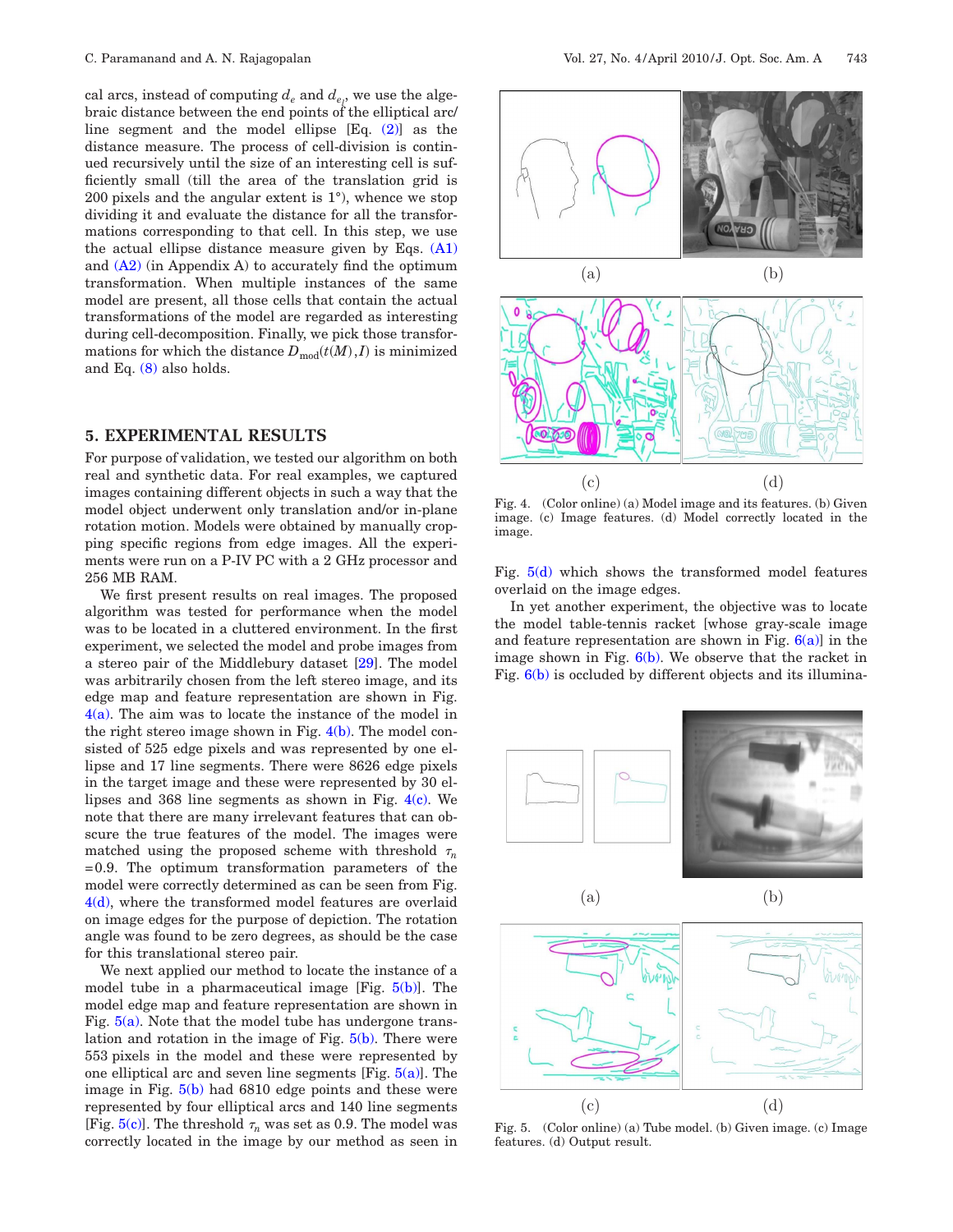<span id="page-5-0"></span>



Fig. 6. (Color online) (a) Model racket and its features. (b) Given image. (c) Image features. (d) Racket located in the target image.

tion is also different from the model racket of Fig.  $6(a)$ . The model racket consisted of 1724 edge points represented by 18 line segments and three elliptical arcs [Fig.  $6(a)$ . There were 4771 edge points in the probe image and these were represented by 105 line segments and 10 elliptical arcs [Fig.  $6(c)$ ]. The model and image features were matched for  $\tau_n = 0.80$ . In Fig. [6\(c\),](#page-5-0) we observe that the curved region of the racket is split into two elliptical arcs. In the region around the handle, we note that some of the line segments are broken or are missing due to occlusions. Despite these distortions, the algorithm correctly locates the model racket in the probe image as shown in Fig.  $6(d)$ .

We also tested our algorithm on 20 other real images and compared its performance with the standard pointmatching technique (PMT) given in [\[1\]](#page-8-0). In our implementation of PMT, we obtained the distance transform of the image using the OpenCv library function 'cvDistTransform.' Through cell-decomposition, we found the transformation that minimizes the forward Hausdorff distance between the model points and image points. The CPU run-times for both the algorithms were calculated using the C function 'clock'. We found that the run-time for our algorithm was between 0.3 and 0.7 seconds, while it was 3 to 6 seconds for PMT. The number of cells examined while determining the model translation and rotation parameters was between 4000 and 8000 for the proposed algorithm. In comparison, the number of cells for PMT was much higher (between 25,000 and 50,000).

To check our implementation of PMT, we placed synthetically generated models in 50 probe images of size  $512\times512$  pixels such that the models underwent only translation. The number of cells examined in the 2-D transformation space by our implementation of PMT was between 2000 and 3000 which is comparable to what has been reported in the literature [\[1\]](#page-8-0). Note that the number of cells for translation alone is much smaller as compared to the case when both translation and rotation are present.

For conducting statistical tests, we generated a large and competitive synthetic dataset of 1550 probe images using 20 different models. Model images of various shapes were manually created on a grid of size 380  $\times$ 320 pixels. Probe images of size  $1080\times880$  pixels were generated by placing a rotated and translated instance of the model. The angles of rotation varied from 0 to 360° in steps of 45°. In addition to the model, different line segments and elliptical arcs having arbitrary parameters, and manually generated shapes were added at random locations in the image in order to simulate breaks due to occlusions, clutter, and illumination variations. The degree of outliers varied from 100% to 600%. The locations of these additional objects were uniformly distributed throughout the image.

Using a subset of images from this dataset, we performed studies of our method under different conditions including breakpoints, occlusions, clutter, and noise. We also studied the effect of resolution of the transformation space and threshold  $\tau_n$  on speed and accuracy. The threshold  $\tau_d$  was empirically determined as  $\tau_d = V_{cell}/300$ , where  $V_{cell}$  is the 3-D volume of an interesting cell. Note that  $\tau_d$ decreases as cell decomposition progresses. The run-time and accuracy were evaluated for different levels of distortion. In order to quantify the accuracy of the model transformation  $t_{opt}$  estimated by our algorithm, we define an error measure  $E_m = (\sum_{p_m \in M_p} d_2(t_{\text{opt}}(p_m), I_p)) / (\#(M_p));$ where  $p_m$  denotes a model edge point;  $M_p$  and  $I_p$  denote the set of all the edge points of the model and clean probe image, respectively;  $d_2(t_{\text{opt}}(p_m), I_p)$  denotes the Euclidean distance between the transformed model point and its closest image point, and  $#(M_p)$  denotes the total number of model points. The average value of *Em* when computed over the subset of images is denoted by  $E_{\text{avg}}$ .

We first studied the performance of our algorithm in the presence of breakpoints and under different levels of occlusions. On every line segment and elliptical arc of a clean probe image, a breakpoint was created within the feature at a random location. To simulate the effect of occlusions, a fraction of the number of pixels of the feature was removed around every breakpoint. To the resultant image, a fixed number of outliers was added. For each level of occlusion  $\mu_{oc}$ , we varied the threshold  $\tau_n$  and evaluated the run-time on each of the probe images. For every image, the model was located with error  $E_{\text{avg}}$  less than 0.45 pixels. The average run-time is plotted against the threshold value  $\tau_n$  in Fig. [7\(a\).](#page-6-0) Different curves in the plot correspond to different occlusion fractions as indicated. The curve corresponding to occlusion level  $\mu_{oc}$ =0.01 denotes the case of a single breakpoint. For each level of occlusion, we observe that the run-time decreases as the threshold  $\tau_n$  is increased. For  $\mu_{oc}$ =0.01, we observe that the run-time decreases by about 10% as  $\tau_n$  is increased from 0.45 to 0.95. This is because a higher value of  $\tau_n$  denotes a stricter condition, which ensures that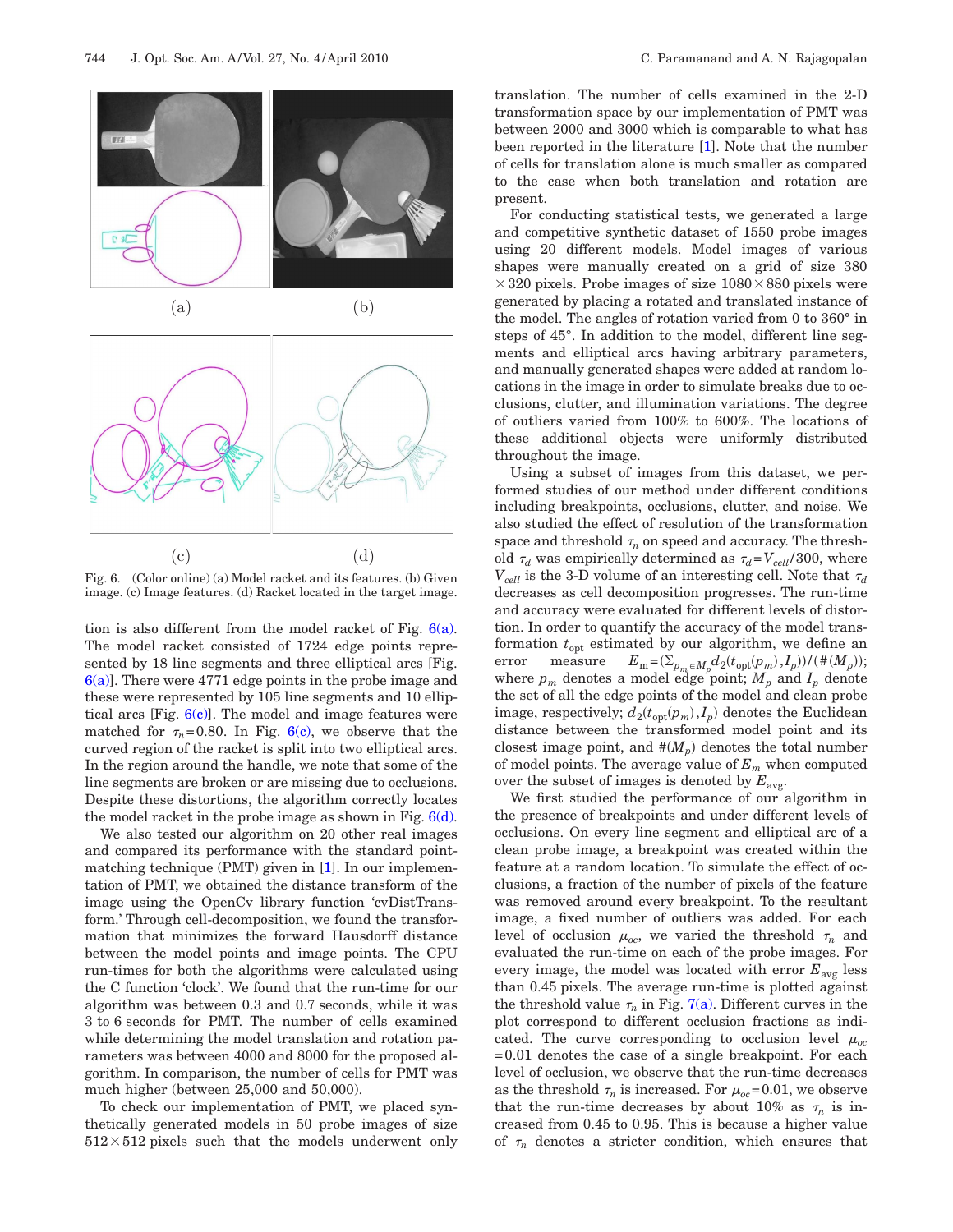<span id="page-6-0"></span>

Fig. 7. (Color online) (a) Performance as a function of  $\tau_n$ . (b) Speed–accuracy trade-off.

fewer cells are treated as interesting in celldecomposition. However, the maximum value of  $\tau_n$  that can be used for an image is dependent on the extent of occlusion it has undergone. For an occlusion level of  $\mu_{oc}$ , the maximum value of  $\tau_n$  is chosen as  $\tau_n$ =0.95− $\mu_{oc}$  after providing a 5% margin for error in edge detection. We also evaluated the performance for more than one breakpoint. Even after introducing three breakpoints per feature, it was found that the average run-time increased only marginally to 0.411 seconds (as compared to 0.404 seconds for one breakpoint per feature) for  $\tau_n = 0.9$ .

In the following experiment, we study the trade-off between speed and accuracy. Figure  $7(b)$  shows plots of the average run-time (on the left y-axis) and the average error (on the right y-axis) for different resolutions  $(\Delta x, \Delta y)$ 

for translation. The resolution of the angle-axis  $(\Delta \alpha)$  was kept fixed at 0.5° because poor angular resolution throws up too many interesting cells. We observe that as the translation resolution is changed from 0.5 to 1.5 pixels, the average error correspondingly increases from 0.4 to 0.78 pixels. Since we adopt cell-decomposition, the reduction in run-time is very marginal.

As a representative example of the synthetic dataset, Fig.  $8(a)$  shows a model consisting of 872 points and its feature representation using two elliptical arcs and five line segments. An image generated with this model is shown in Fig.  $8(b)$ . The 3467 points of the image were represented by 17 elliptical arcs and 30 line segments as shown in Fig.  $8(c)$ , where we observe that there are breaks in the model elliptical arcs due to intersection with other shapes. Despite this distortion, the proposed matching algorithm correctly located the model in the image as shown in Fig.  $8(d)$ .

We studied the performance of our method in the presence of noise by considering the effect of (i) image noise and (ii) noisy model parameters. We have already shown in an earlier experiment [Fig.  $7(a)$ ] that our model is robust to changes in model parameters due to breakpoints and occlusions. When independent additive white Gaussian (AWG) noise was added to the original gray-scale image, we found that our algorithm is quite robust and can tolerate image noise levels up to a standard deviation of 20. We also conducted experiments by introducing independent AWG noise to the estimated parameters of line segments and ellipses. The tolerance level for each parameter was found to be as follows: line endpoints (3.0), ellipse center (5.0), length of axes (5.0) and orientation (2.0), where the number in parentheses represents the maximum permissible standard deviation of noise for that parameter.

<span id="page-6-1"></span>







Fig. 8. (Color online) (a) Model and its features. (b) Probe image. (c) Image features. (d) Model correctly located in the image.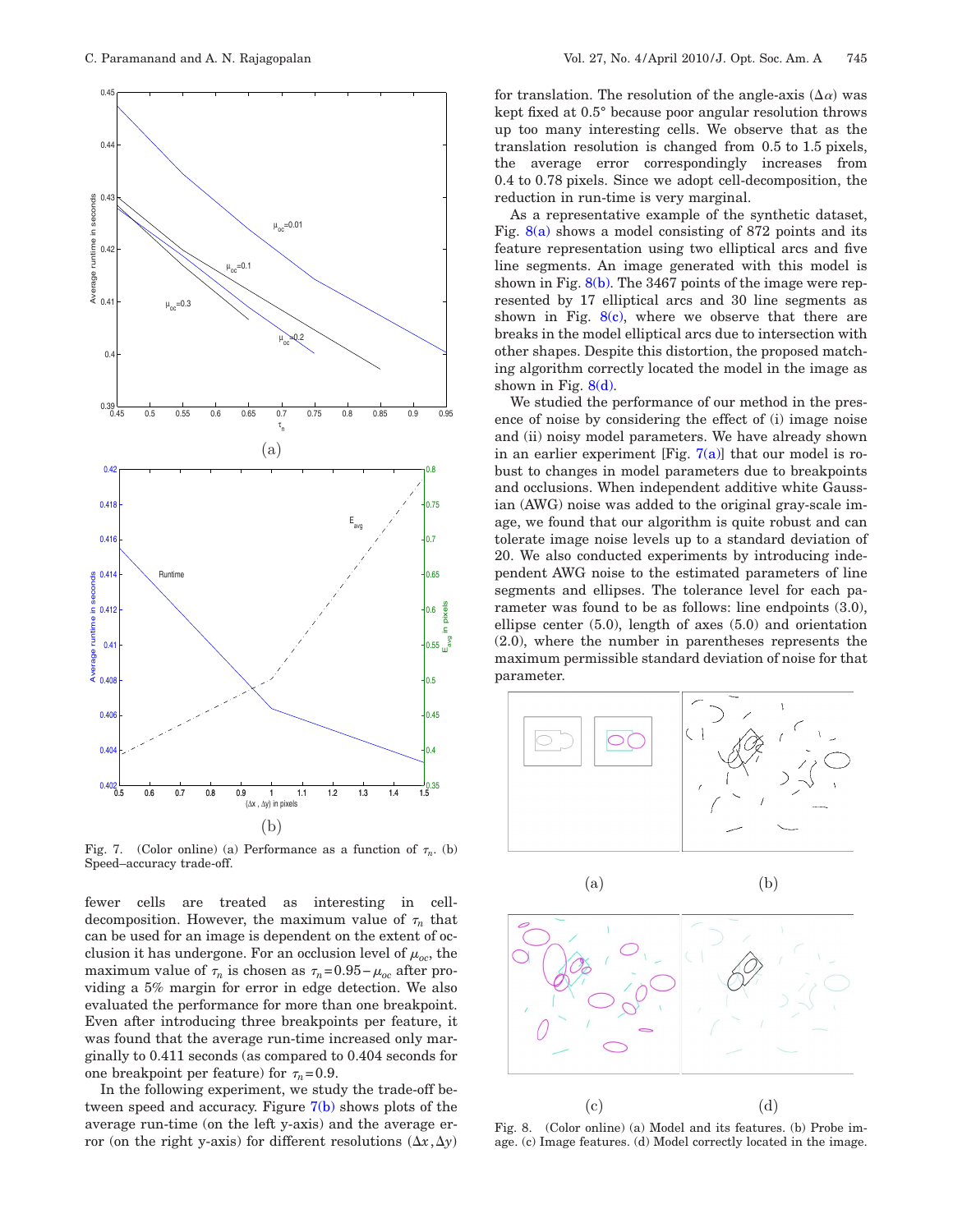We ran the proposed method as well as the pointmatching algorithm over all the 1550 images in our synthetic dataset in groups of ten images at a time. Based on the performance analysis plots of Fig. [7,](#page-6-0) we chose  $\Delta_x = \Delta_y$ =0.5 pixels,  $\Delta_{\alpha}$ =0.5°, and  $\tau_n$ =0.95– $\mu_{oc}$ . The  $E_{avg}$  for the proposed algorithm over the entire dataset was found to be 0.41 pixels which is comparable to that of PMT. Figure  $9(a)$  shows a comparison plot for the average number of cells examined per group of ten images. We observe that the number of cells examined by the proposed algorithm is significantly smaller than for the point-matching method. Figure  $9(b)$  shows the corresponding average run-times. The run-time averaged over all the images was just 0.317 seconds for our algorithm, while it was 3.8 seconds for PMT. We also implemented our algorithm

<span id="page-7-1"></span>

Fig. 9. (Color online) Performance comparison over 1550 images. (a) Number of cells evaluated. (b) CPU run-time per group for the proposed and the point-matching methods.

with line segments *alone* as features. With just line features, the curved edges had to be represented by several line segments and this approximation was generally not identical in the model and probe images. Consequently, the distance thresholds used in our algorithm had to be relaxed to arrive at the model transformation. The number of cells to be examined increased due to the relaxed thresholds. The average run-time was 1.5 seconds using only line features. This was mainly due to an increase in the number of features and number of cells examined. This value is slightly higher than the average run-time of 1.08 seconds reported for the line matching technique in [\[16\]](#page-9-9).

The performance of our method on all these images clearly demonstrates its effectiveness. The use of higherorder features results in a better description of images, as very few features are involved. The number of cells examined for matching is quite lower when compared with the standard PMT and the line matching scheme (our algorithm with just line features). Our method is about eightto-ten times faster than the standard point-matching algorithm.

## **6. CONCLUSIONS**

The main contribution of this paper was to propose a transformation space-based technique for matching images using line segments and elliptical arcs. Our approach provides a compact and rich description of images in terms of higher-order features. We formulated distance measures for comparing the features of the model and the image. Our method used cell-decomposition for efficiently searching the transformation space to find the optimal model transformation parameters. The algorithm was tested on several real and synthetic images. The run-time for the proposed technique is significantly lower than that of the standard point-matching algorithm.

## **APPENDIX A: DISTANCE MEASURES**

In this appendix, we give closed-form expressions for distance measures  $d_e$  and  $d_{e_i}$  in Section 3. The variables described here are as defined earlier in Subsections 3.B and 3.C.

#### **1. Ellipse-to-Ellipse Distance**

The expression for  $d_e$  after solving the integral in Eq. [\(4\)](#page-2-3) can be shown to be

<span id="page-7-0"></span>
$$
d_e = \frac{I_{x_4} - 4h'I_{x_3} + 6h'^2I_{x_2} - 4h'^3I_{x_1}}{a_m^4} + \frac{I_{y_4} - 4k'I_{y_3}}{b_m^4} + \frac{6k'^2I_{y_2} - 4k'^3I_{y_1}}{b_m^4} + \frac{6k'^2I_{y_2} - 4k'^3I_{y_1}}{b_m^4} - \frac{2(I_{x_2} - 2h'I_{x_1} + h'^2(\theta_2 - \theta_1))}{a_m^2} - \frac{2(I_{y_2} - 2k'I_{y_1} + k'^2(\theta_2 - \theta_1))}{b_m^2} + \frac{I_{x_2y_2} + k'^2I_{x_2} - 2k'I_{x_2y_1}}{a_m^2b_m^2} - \frac{2h'I_{x_1y_2} - 2h'k'^2I_{x_1} + 4h'k'I_{x_1y_1} + h'^2I_{y_2} - 2h'^2k'I_{y_1}}{a_m^2b_m^2}
$$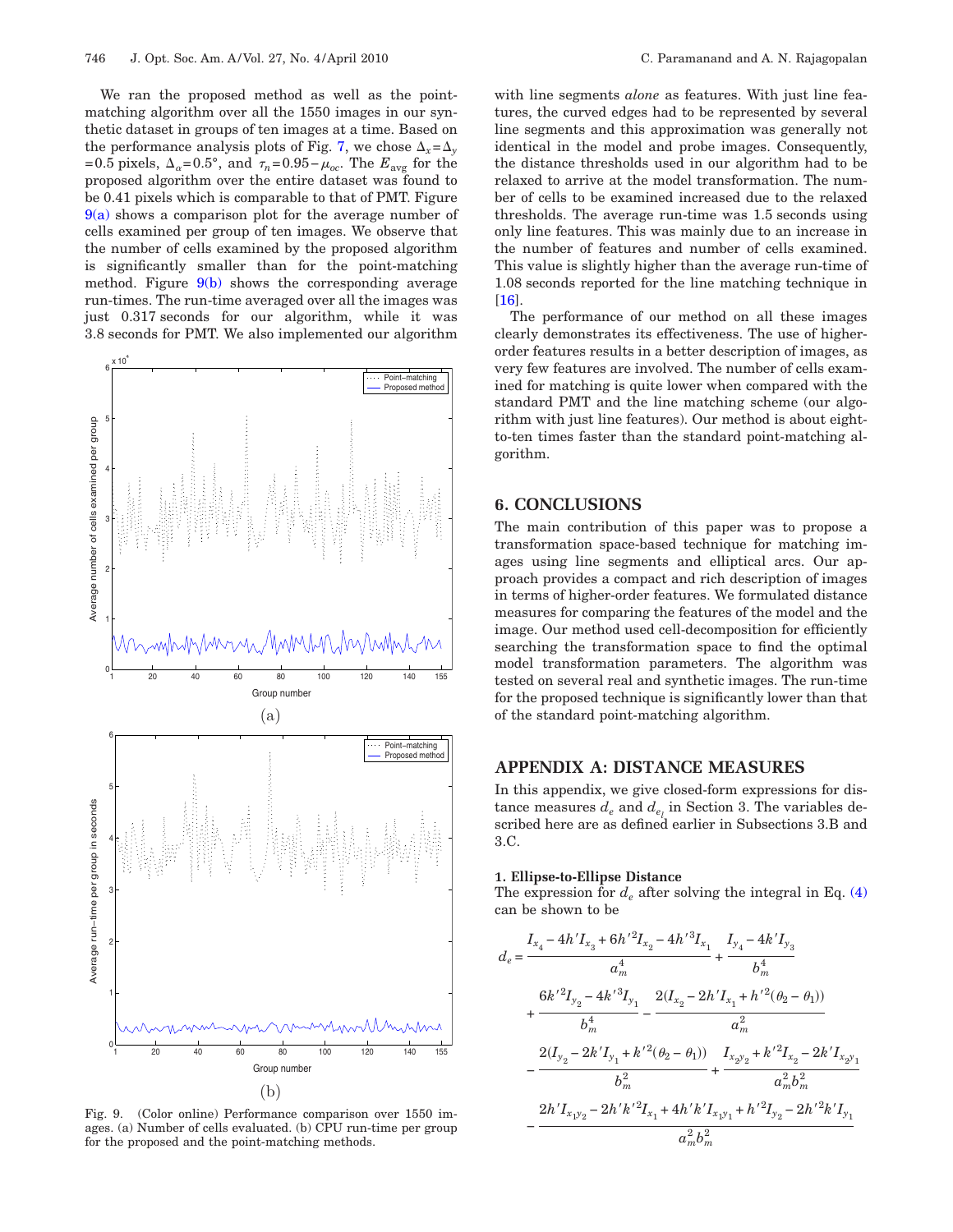$$
+ (\theta_2 - \theta_1) \left( \frac{h^{\prime 4}}{a_m^4} + \frac{k^{\prime 4}}{b_m^4} + 1 + \frac{h^{\prime 2} k^{\prime 2}}{2 a_m^2 b_m^2} \right)
$$
 (A1)

The terms 
$$
I_{x_p y_q} = \int_{\theta_1}^{\theta_2} x^p(\theta) y^q(\theta) d\theta
$$
,  $I_{x_p} = \int_{\theta_1}^{\theta_2} x^p(\theta) d\theta$ , and  $I_{y_q} = \int_{\theta_1}^{\theta_2} y^q(\theta) d\theta$ . On expansion, we get

•  $I_{x_4} = a_i^4 c^4(\alpha_d) I_{c_4s_0} - 4a_i^3 c^3(\alpha_d) b_i s(\alpha_d) I_{c_3s_1} + 6a_i^2 c^2(\alpha_d) b_i^2 s^2(\alpha_d) I_{c_2s_2} - 4b_i^3 s^3(\alpha_d) a_i c(\alpha_d) I_{c_1s_3} + b_i^4 s^4(\alpha_d) I_{c_0s_4}$ , where  $c(\alpha_d)$  and  $s(\alpha_d)$  denote  $\cos(\alpha_d)$  and  $\sin(\alpha_d)$ , respectively, and  $I_{c_p s_q} = \int_{\theta_1}^{\theta_2} c^p(\theta) s^q(\theta) d\theta$ , for  $p, q = 0, 1, 2, 3, 4$ . For example,  $I_{c_1 s_3}$  $=\int_{\theta_1}^{\theta_2} c(\theta) s^3(\theta) d\theta = (s^4(\theta_2) - s^4(\theta_1))/4.$ 

- *I<sub>y<sub>4</sub>*</sub> can be obtained from  $I_{x_4}$  by replacing  $c(\alpha_d)$  and  $s(\alpha_d)$  with  $s(\alpha_d)$  and  $-c(\alpha_d)$ , respectively.
- $I_{x_3}^4 = a_i^3 c^3(\alpha_d) I_{c_3 s_0} 3 a_i^2 c^2(\alpha_d) b_i s(\alpha_d) I_{c_2 s_1} + 3 b_i^2 s^2(\alpha_d) a_i c(\alpha_d) I_{c_1 s_2} b_i^3 s^3(\alpha_d) I_{c_0 s_3}$
- $I_{y_3}$  is obtained from  $I_{x_3}$  by replacing  $\tilde{c}(\alpha_d)$  and  $s(\alpha_d)$  with  $\tilde{s}(\alpha_d)$  and  $-c(\alpha_d)$ , respectively.
- $I_{x_2} = a_i^2 c^2(\alpha_d) I_{c_2s_0} 2a_i c(\alpha_d) s(\alpha_d) I_{c_1s_1} + b_i^2 s^2(\alpha_d) I_{c_0s_2}$
- $I_{y_2}^2 = a_i^2 s^2(\alpha_d) I_{c_2 s_0}^2 + 2a_i s(\alpha_d) c(\alpha_d) I_{c_1 s_1}^1 + b_i^2 c^2(\alpha_d) I_{c_0 s_2}^0$ .

• 
$$
I_{x_1} = a_i c(\alpha_d) I_{c_1 s_0} - b_i s(\alpha_d) I_{c_0 s_1}
$$
.

• 
$$
I_{y_1} = a_i s(\alpha_d) I_{c_1 s_0} + b_i c(\alpha_d) I_{c_0 s_1}.
$$
  
\n $I_{x_2 y_2} = a_i^4 c^2(\alpha_d) s^2(\alpha_d) I_{c_4 s_0} + 2b_i a_i^3 c^3(\alpha_d) s(\alpha_d) I_{c_3 s_1} +$ 

• 
$$
2a_i c(\alpha_d) b_i^3 s^3(\alpha_d) I_{c_1 s_3} + b_i^4 c^2(\alpha_d) s^2(\alpha_d) I_{c_0 s_4} - 2b_i c(\alpha_d) a_i^3 s^3(\alpha_d) I_{c_3 s_1} -
$$

$$
4a_i^2c^2(\alpha_d)b_i^2s^2(\alpha_d)L_{c_2s_2}-2a_i s(\alpha_d)b_i^3c^3(\alpha_d)L_{c_1s_3}+a_i^2b_i^2L_{c_2s_2}(c^4(\alpha_d)+s^4(\alpha_d))
$$
  
\n
$$
L_{x_1y_1}=a_i^2c(\alpha_d)s(\alpha_d)L_{c_2s_0}+a_ib_ic^2(\alpha_d)L_{c_1s_1}-a_ib_i s^2(\alpha_d)L_{c_1s_1}
$$

- $-b_i^2 c(\alpha_d) s(\alpha_d) I_{c_0 s_2}.$  $\bullet$   $I_{x_1y_2}$  $= a_i^3 s^2(\alpha_d) c(\alpha_d) I_{c_3 s_0} - a_i^2 b_i s^3(\alpha_d) I_{c_2 s_1} + a_i b_i^2 c^3(\alpha_d) I_{c_1 s_2}$
- $b_i^3c^2(\alpha_d)s(\alpha_d)I_{c_0s_3} + 2a_i^2b_i c^2(\alpha_d)s(\alpha_d)I_{c_2s_1} 2b_i^2a_i s^2(\alpha_d)c(\alpha_d)I_{c_1s_2}$
- $I_{x_2y_1}$  can be obtained by replacing the terms  $c(\alpha_d)$  and  $s(\alpha_d)$  in  $I_{x_1y_2}$  by  $s(\alpha_d)$  and  $-c(\alpha_d)$ , respectively.

-

#### **2. Ellipse-to-Line Distance**

On solving the integral in Eqn.  $(6)$ , the expression for  $d_{e}$ , turns out to be

<span id="page-8-6"></span>
$$
d_{e_{l}} = \frac{\{(ux_{2}+gs(\alpha_{m})-h_{r})^{5}-(ux_{1}+gs(\alpha_{m})-h_{r})^{5}\}}{5ua_{m}^{4}}
$$
  
+ 
$$
\frac{1}{5vb_{m}^{4}}\{(vx_{2}+gc(\alpha_{m})-k_{r})^{5}-(vx_{1}+gc(\alpha_{m})-k_{r})^{5}\}
$$
  
- 
$$
\frac{2}{3ua_{m}^{2}}\{(ux_{2}+gs(\alpha_{m})-h_{r})^{3}-(ux_{1}+gs(\alpha_{m})-h_{r})^{3}\}
$$
  
- 
$$
\frac{2}{3vb_{m}^{2}}\{(vx_{2}+gc(\alpha_{m})-k_{r})^{3}-(vx_{1}+gc(\alpha_{m})-k_{r})^{3}\}
$$
  
+ 
$$
\{x_{2}-x_{1}\} + \frac{1}{2a_{m}^{2}b_{m}^{2}}\left\{u^{2}v^{2}\left(\frac{x_{2}^{5}-x_{1}^{5}}{5}\right)+\left(\frac{x_{2}^{4}-x_{1}^{4}}{4}\right)\right\}
$$
  

$$
\times [(2u^{2}vc(\alpha_{m})g+2uv^{2}gs(\alpha_{m}))-(2u^{2}k_{r}v+2h_{r}uv^{2})]
$$
  
+ 
$$
[(u^{2}g^{2}c^{2}(\alpha_{m}))+(u^{2}k_{r}^{2})-(2u^{2}k_{r}gc(\alpha_{m}))+(v^{2}g^{2}s^{2}(\alpha_{m})
$$
  
+ 
$$
(h_{r}^{2}v^{2})+(4uvg^{2}c(\alpha_{m})s(\alpha_{m}))-(4uk_{r}vgs(\alpha_{m}))
$$
  
- 
$$
(4uvh_{r}gc(\alpha_{m}))+(4h_{r}uk_{r}v)-(2h_{r}gv^{2}s(\alpha_{m}))]
$$
  

$$
\times \left(\frac{x_{2}^{3}-x_{1}^{3}}{3}\right)+[(g^{4}s^{2}(\alpha_{m})c^{2}(\alpha_{m}))+(k_{r}^{2}g^{2}s^{2}(\alpha_{m}))
$$
  
- 
$$
(2k_{r}g^{3}s^{2}(\alpha_{m})c(\alpha_{m}))+(h_{r}^{2}g^{2}c^{2}(\alpha_{m}))+(h_{r}^{2}k_{r}^{2})
$$
  
- 
$$
(2k_{r}gh_{r}^{2}c(\alpha_{
$$

$$
-(2k_{r}v g^{2} s^{2}(\alpha_{m})) - (2k_{r}h_{r}^{2} v) + (2v h_{r}^{2} g c(\alpha_{m}))
$$
  
+ 
$$
(2u g^{3} c^{2}(\alpha_{m}) s(\alpha_{m})) + (2u k_{r}^{2} g s(\alpha_{m}))
$$
  
- 
$$
(4k_{r}u g^{2} c(\alpha_{m}) s(\alpha_{m})) - (4h_{r}v g^{2} c(\alpha_{m}) s(\alpha_{m}))
$$
  
- 
$$
(2h_{r}u g^{2} c^{2}(\alpha_{m})) - (2h_{r}u k_{r}^{2}) + (4h_{r}u k_{r} g c(\alpha_{m}))
$$
  
+ 
$$
(4k_{r}v h_{r} g s(\alpha_{m})) \left( \frac{x_{2}^{2} - x_{1}^{2}}{2} \right) \left. \right\}.
$$
 (A2)

#### **ACKNOWLEDGMENTS**

We thank the reviewers for their useful comments and suggestions.

## **REFERENCES**

-.

- <span id="page-8-0"></span>1. W. J. Rucklidge, *Efficient Visual Recognition Using the Hausdorff Distance* (Lecture Notes in Computer Science, Springer-Verlag, 1996).
- <span id="page-8-1"></span>2. B. Zitova and J. Flusser, "Image registration methods: a survey," Image Vis. Comput. **21**, 977–1000 (2003).
- <span id="page-8-2"></span>3. M. T. Goodrich, J. S. B. Mitchell, and M. W. Orletsky, "Approximate geometric pattern matching under rigid motions," IEEE Trans. Pattern Anal. Mach. Intell. **21**, 371–379 (1999).
- <span id="page-8-3"></span>4. T. M. Breuel, "Geometric aspects of visual object recognition," Ph.D. dissertation (Massachusetts Institute of Technology, 1992).
- <span id="page-8-4"></span>5. J. R. Beveridge and E. M. Riseman, "How easy is matching 2D line models using local search?" IEEE Trans. Pattern Anal. Mach. Intell. **19**, 564–579 (1997).
- <span id="page-8-5"></span>6. W. E. L. Grimson, "On the recognition of curved objects," IEEE Trans. Pattern Anal. Mach. Intell. **11**, 632–643 (1989).